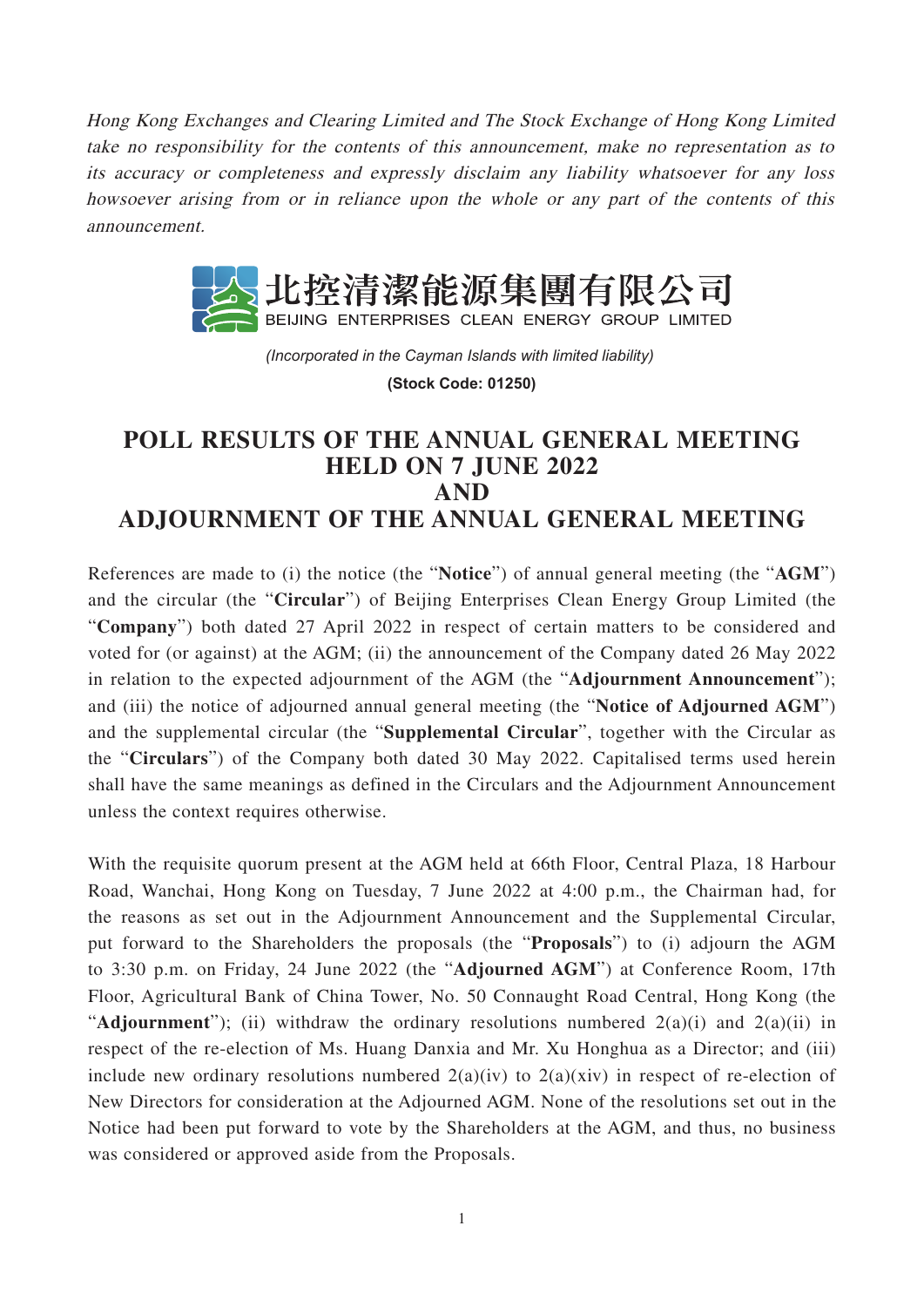## **POLL RESULTS OF THE AGM**

As at the date of the AGM, there were 112,329,436,304 Shares in issue, being the total number of Shares entitling the Shareholders to attend and vote on the Proposals at the AGM. There was no Share entitling the Shareholders to attend and vote only against the Proposals at the AGM, or to attend and abstain from voting in favour of the Proposals at the AGM as set out in Rule 13.40 of the Listing Rules. No Shareholder was required under the Listing Rules to abstain from voting at the AGM.

Computershare Hong Kong Investor Services Limited, the Company's branch share registrar and transfer office in Hong Kong, was appointed as the scrutineer at the AGM for the purpose of vote-taking.

The Directors, namely Mr. Wang Xiaodong, Mr. Zhu Jianbiao, Mr. Sun Qingwei, Ms. Liao Jianrong, Mr. Victor Huang and Mr. Chiu Kung Chik had attended the AGM, and the other Directors were unable to attend the AGM due to their other business commitments.

|  |  |  | The poll results in respect of the Proposals were as follows: |  |  |
|--|--|--|---------------------------------------------------------------|--|--|
|  |  |  |                                                               |  |  |

|    | <b>Ordinary Resolutions</b>                                                                                                                                                                                                                           | <b>Number of Shares represented</b><br>by votes cast<br>(% of total number of votes cast) |                     |  |  |
|----|-------------------------------------------------------------------------------------------------------------------------------------------------------------------------------------------------------------------------------------------------------|-------------------------------------------------------------------------------------------|---------------------|--|--|
|    |                                                                                                                                                                                                                                                       | For                                                                                       | <b>Against</b>      |  |  |
| 1. | Adjourn the AGM to 3:30 p.m. on Friday,<br>24 June 2022 at Conference Room, 17th Floor,<br>Agricultural Bank of China Tower, No. 50<br>Connaught Road Central, Hong Kong                                                                              | 69, 310, 193, 888<br>$(100\%)$                                                            | $\Omega$<br>$(0\%)$ |  |  |
| 2. | Withdraw the ordinary resolutions numbered<br>$2(a)(i)$ and $2(a)(ii)$ in respect of the re-election<br>of Ms. Huang Danxia and Mr. Xu Honghua as a<br>Director as set out in the notice of the AGM of the<br>Company dated 27 April 2022             | 69, 310, 193, 888<br>$(100\%)$                                                            | $\Omega$<br>$(0\%)$ |  |  |
| 3. | Include new ordinary resolutions numbered $2(a)$<br>(iv) to $2(a)(\dot{x}$ in respect of re-election of New<br>Director, as set out in the notice of the Adjourned<br>AGM of the Company dated 30 May 2022, for<br>consideration at the Adjourned AGM | 69, 310, 193, 888<br>$(100\%)$                                                            | $\Omega$<br>$(0\%)$ |  |  |

As more than 50% of the votes were cast in favour of the Proposals at the AGM, the Proposals were duly passed as ordinary resolutions of the Company by way of poll.